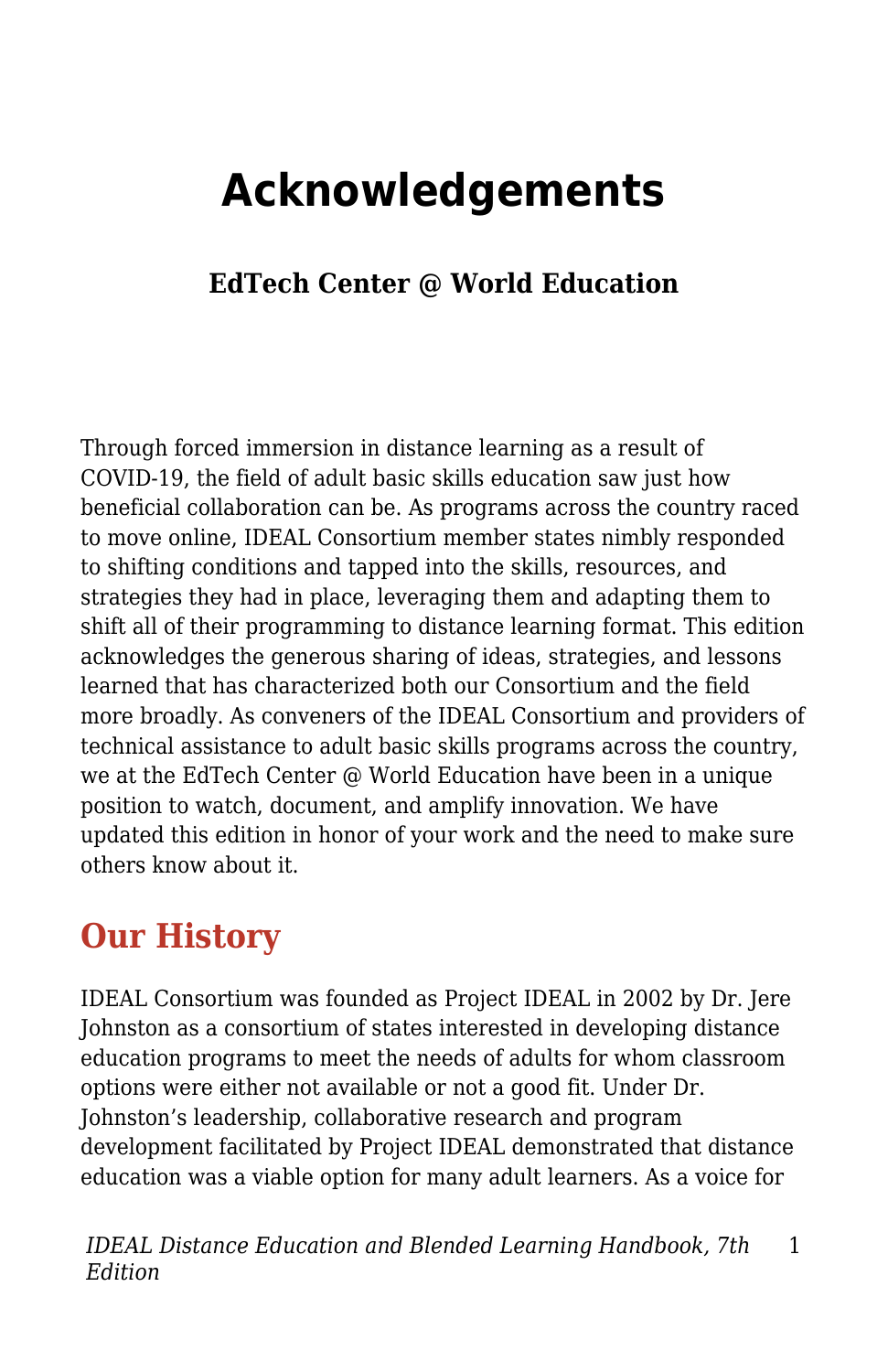member states, the Consortium has shaped distance education policy at the state and national levels and has provided professional development expertise for practitioners nationwide.

[The EdTech Center @ World Education](https://edtech.worlded.org/) has hosted what we now call IDEAL Consortium since the fall of 2015. We engage in this work mindful of the foundation on which it rests—the collaborative leadership and expertise of Dr. Jere Johnson and the early members of Project IDEAL. Under Dr. Johnston's stewardship, the Handbook evolved through several editions, each time incorporating the lessons learned in the years following each publication.

After the transition of the Consortium to World Education, the fifth edition, published in 2015, added substantial updates based on experiences in the field since 2008, particularly the expansion of blended learning programs and program changes required by the Workforce Innovation and Opportunity Act (WIOA). The sixth edition (2018) provided key updates gathered over two years of watching the Handbook in use. This seventh edition includes updates deemed necessary after practitioners across the United States were faced with rapid scaling up of distance education during the early days of the COVID-19 pandemic. Though it was a stressful transition, we note that it spurred innovation that has moved the needle on more equitable access to technology-rich instruction.